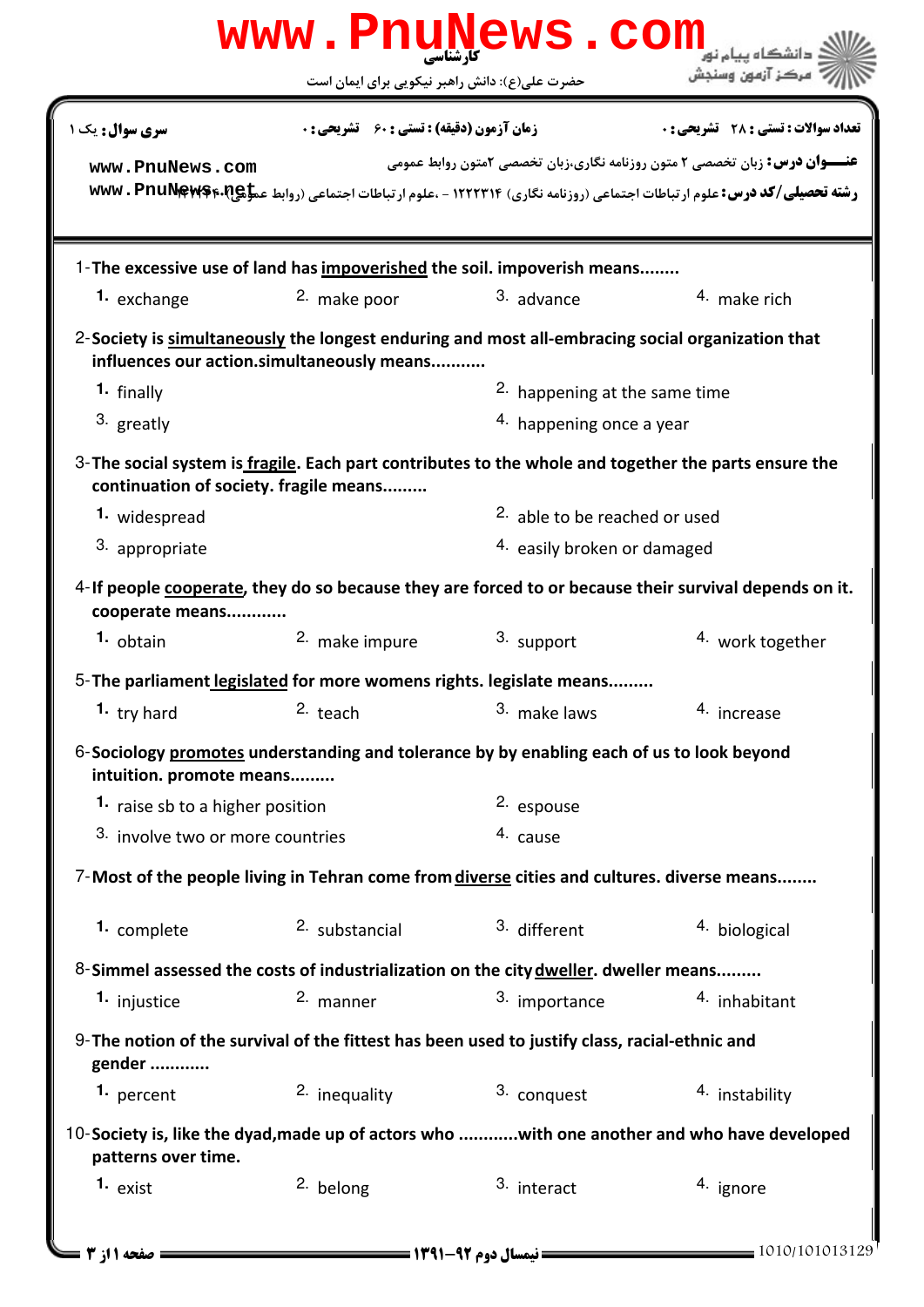| www.PnuNews.com                                                                                                                                                    |                                                    |                                               |                                                                                                                                                                                                                  |  |  |
|--------------------------------------------------------------------------------------------------------------------------------------------------------------------|----------------------------------------------------|-----------------------------------------------|------------------------------------------------------------------------------------------------------------------------------------------------------------------------------------------------------------------|--|--|
|                                                                                                                                                                    |                                                    | حضرت علی(ع): دانش راهبر نیکویی برای ایمان است | مركز آزمون وسنجش                                                                                                                                                                                                 |  |  |
| سری سوال: یک ۱                                                                                                                                                     | <b>زمان آزمون (دقیقه) : تستی : 60 ٪ تشریحی : 0</b> |                                               | تعداد سوالات : تستي : 28 - تشريحي : 0                                                                                                                                                                            |  |  |
| www.PnuNews.com                                                                                                                                                    |                                                    |                                               | <b>عنـــوان درس:</b> زبان تخصصی ۲ متون روزنامه نگاری،زبان تخصصی ۲متون روابط عمومی<br>رشته تحصیلی/کد درس: علوم ارتباطات اجتماعی (روزنامه نگاری) ۱۲۲۲۳۱۴ - ،علوم ارتباطات اجتماعی (روابط عموهای۶۰۳ www. PnuNews۴۰R |  |  |
| 11-According to recent statistics the of Iran is more than 70 million.                                                                                             |                                                    |                                               |                                                                                                                                                                                                                  |  |  |
| 1. intuition                                                                                                                                                       | 2. education                                       | 3. proportion                                 | 4. population                                                                                                                                                                                                    |  |  |
| 12-A society is made up of different organizations and for guiding and helping people.                                                                             |                                                    |                                               |                                                                                                                                                                                                                  |  |  |
| 1. institutions                                                                                                                                                    | 2. negotiations                                    | 3. variations                                 | 4. traditions                                                                                                                                                                                                    |  |  |
|                                                                                                                                                                    |                                                    |                                               |                                                                                                                                                                                                                  |  |  |
| <sup>1.</sup> lecture                                                                                                                                              | 2. accumulate                                      | 3. survive                                    | 4. encourage                                                                                                                                                                                                     |  |  |
| 14- The company did its business  but now it has some branches in different cities.                                                                                |                                                    |                                               |                                                                                                                                                                                                                  |  |  |
| 1. centrally                                                                                                                                                       | 2. center                                          | 3. centralize                                 | <sup>4</sup> central                                                                                                                                                                                             |  |  |
| 15-The of the bomb explosion amount to 15 men and women.                                                                                                           |                                                    |                                               |                                                                                                                                                                                                                  |  |  |
| 1. concepts                                                                                                                                                        | 2. victims                                         | 3. contrasts                                  | 4. traits                                                                                                                                                                                                        |  |  |
| 16-His in arriving on time can be an example for others.                                                                                                           |                                                    |                                               |                                                                                                                                                                                                                  |  |  |
| 1. quality                                                                                                                                                         | 2. autonomy                                        | 3. regularity                                 | 4. hearsay                                                                                                                                                                                                       |  |  |
| 17-It is the systematic study of human society and social interaction. it refers to                                                                                |                                                    |                                               |                                                                                                                                                                                                                  |  |  |
| 1. sociology                                                                                                                                                       | 2. variety                                         | 3. technology                                 | 4. poverty                                                                                                                                                                                                       |  |  |
| 18-It is the process by which an increasing proportion of population lives in cities rather than in rural<br>areas. it refers to                                   |                                                    |                                               |                                                                                                                                                                                                                  |  |  |
| 1. industrialization                                                                                                                                               |                                                    | 2. functionalism                              |                                                                                                                                                                                                                  |  |  |
| 3. urbanization                                                                                                                                                    |                                                    | 4. positivism                                 |                                                                                                                                                                                                                  |  |  |
| 19-The change from a culture and society that emphasizes associational relationship is called the<br>great social transformation.great social transformation means |                                                    |                                               |                                                                                                                                                                                                                  |  |  |
| بهره برداري گسترده اجتماعي 1.                                                                                                                                      |                                                    | دگرسانی بزرگ اجتماعی 2.                       |                                                                                                                                                                                                                  |  |  |
| 3. سرمايه گذارى گسترده اجتماعى                                                                                                                                     |                                                    | جهت گیری بزرگ اجتماعی 4.                      |                                                                                                                                                                                                                  |  |  |
| 20-Durkheim was concerned with social order and social stability. social stability means                                                                           |                                                    |                                               |                                                                                                                                                                                                                  |  |  |
| نمود جامعه شناختی <b>1</b> ۰                                                                                                                                       |                                                    | سرشت اجتماع <sub>ی</sub> 2.                   |                                                                                                                                                                                                                  |  |  |
| مفهوم جامعه شناختى .3                                                                                                                                              |                                                    | .<br>ثبات اجتماعي <sup>4</sup> ۰              |                                                                                                                                                                                                                  |  |  |
|                                                                                                                                                                    |                                                    |                                               |                                                                                                                                                                                                                  |  |  |
|                                                                                                                                                                    |                                                    |                                               |                                                                                                                                                                                                                  |  |  |
|                                                                                                                                                                    |                                                    |                                               |                                                                                                                                                                                                                  |  |  |